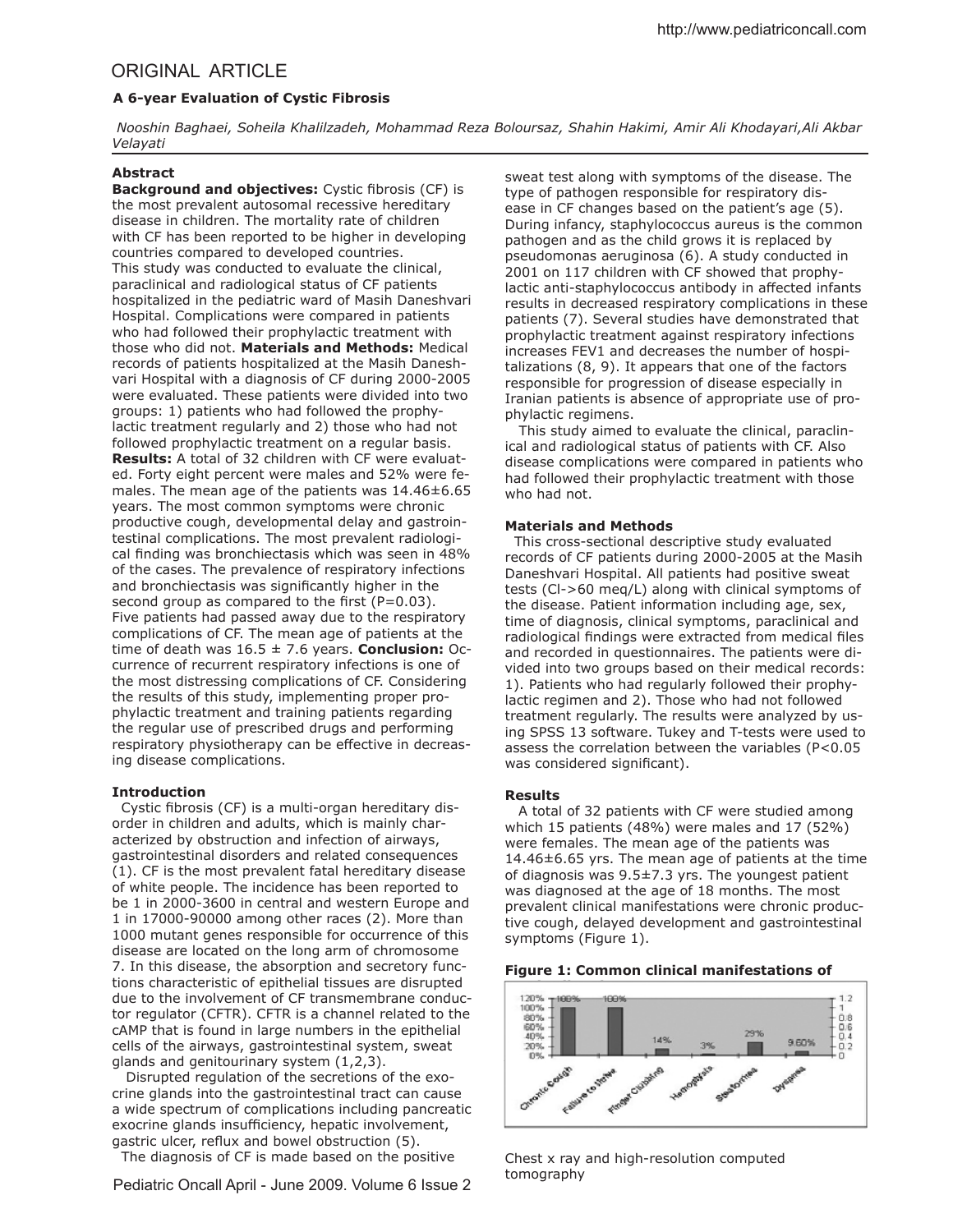(HRCT) of the lungs revealed diffuse infiltration and consolidation of both lungs in all patients. Bronchiectasis was reported in 15 patients (48%), collapse in 2 patients (5.3%) and pleural effusion in 1 patient (3.1%). We also found that 2 patients (6%) suffered from hepatic cirrhosis, 1 patient (3%) had Cor pulmonale and 2 patients (6%) had undergone appendectomy as the result of acute appendicitis. Also, 2 patients (6%) had diabetes mellitus and 1 patient (3%) had a history of pulmonary tuberculosis.

 After diagnosis, prophylactic treatment comprising oral antibiotics, supplementary vitamins and respiratory physiotherapy was started for all patients. Medical records of patients disclosed that 23 patients had followed their treatment regularly while 9 patients had not. Statistical comparison between the two groups indicated that the number of respiratory infections per year was significantly lower in patients who had regular prophylactic treatment (P<0.05). Those patients that receiving prophylactic antibiotic therapy had 25-30% fewer rate of infections than other group that did not receive prophylactic therapy. Five patients (15.6%) had passed away due to respiratory complications of the disease. The mean age of these patients at the time of death was 16.5±7.6 yrs.

## **Discussion**

Cystic fibrosis was first described in 1938 by Anderson (10). CF is a disorder of exocrine gland function and multi-organ involvement results in diferent pathologic and clinical symptoms. The mean life expectancy of these patients is reported to be 30 years in the United States. Neonates with CF born after the year 1990 will have an average life expectancy of about 40 years (11).

 In our study, the mean age of the patients at the time of diagnosis was  $9.5\pm7.3$  yrs. In a similar study conducted in one of the Middle East countries the mean age of the patients at the time of diagnosis was reported to be 3.94±1.81 yrs (12). Marci and colleagues in their report regarding CF in Latin America reported this age to be 7.3±5.22 yrs(13). This diference may be due to the diferent number of understudy population or the fact that our center is a referral center for lung diseases. However, it points towards the fact that the age of diagnosing CF in our country is higher than other countries in the region.

 Merquery and colleagues in the year 2000 studied the clinical symptoms of patients sufering from CF (14). Their study results are in accordance with ours. In patients with CF, progression of bronchiectasis results in focal hemorrhagic pneumonias. This is the cause of hemoptysis in CF patients (15). CT scan of the lungs of patients indicated a bronchiectatic pattern in 48% of the patients. CF is one of the main causes of bronchiectasis. Conings and colleagues in 1998 studied bronchiectasis and found that the cause of bronchiectasis in 39% of the patients was cystic fibrosis. Obstruction of intrahepatic biliary ducts in a CF patient results in biliary cirrhosis. Various studies have reported the incidence of this complication to be 15%-25% in CF patients (17, 18). In our study, 6% of the patients were sufering from hepatic cirrhosis. Accumulation of mucopurulent secretions in the airways and difuse pulmonary damage result in corpulmonale in CF patients

(19). In our study 3% of the patients had developed this complication. Recurrent respiratory infections in CF patients are among the most serious complications of this disease. Use of prophylactic antibiotic therapy is one of the best methods for decreasing the number of pneumonia infections in such patients (20). This study showed that proper use of prophylactic drugs can reduce the number of pneumonia infections in these patients. In a study conducted on 520 patients in the United States, a number of patients were randomly treated with tobramycin (21). Results showed that the number of hospitalizations significantly decreased in these patients. Another study on CF patients demonstrated that use of inhaled tobramycin 3 times a day improves pulmonary function and reduces the density of pseudomonas in the sputum of these patients (22).

 Smyth and colleagues in 2001 revealed that prophylactic therapeutic regimens are efective for decreasing the colonization of staphylococcus aureus in patients less than 6 years of age (23). Cephalexin is one of the most common antibiotics used for prophylactic treatment in CF patients. Stutman and coworkers in 2002 conducted a study on 209 children with CF and showed that this therapeutic regimen had no efect on the complication rate or outcome of the disease. However, it reduced the number of staphylococcus aureus colonies (24). Today, in many developed countries, CF patients use nebuliser drugs. Studies are indicative of the high efficacy of Tobramycin nebuliser solution (TNS) method in comparison with other treatment methods (25). In our country, the majority of patients use oral antibiotics (mainly ciprofloxacin, azithromycin and cloxacillin). This can result in increased systemic complications. Considering the results of this study and those of others, proper prophylaxis, training patients in regard to the regular use of drugs especially inhaled drugs, regular respiratory physiotherapy and use of supplementary vitamins can be efective in decreasing the complications and number of hospitalizations in CF patients.

#### **References:**

1. Kleigman RM, Behrman RE, Jenson HB, Stanton BF. Nelson Text book of Pediatrics, 18th ed. Saunders. Philadelphia; 2007: 958-972.

2. Kabra SK, Kabra M, Shastri S, Lodha R. Diagnosing and managing cystic fibrosis in the developing world. Paediatr Respir Rev. 2006; 7 Suppl 1:S147-50.

3. Fares F, David M, Lerner A, Diukman R, Lerer I, Abeliovich D, Rivlin J. Paternal isodisomy of chromosome 7 with cystic fibrosis and overgrowth. Am J Med Genet A. 2006; 140: 1785-1788. 4. Marks JH. Airway clearance devices in cystic fibrosis. Paediatr Respir Rev. 2007; 8: 17-23.

5. Fields TM, Michel SJ, Butler CL, Kriss VM, Albers SL. Abdominal manifestations of cystic fibrosis in older children and adults. Am J Roentgenol. 2006 ; 187: 1199-1203

6. Green A, Kirk J; Guidelines Development Group. Guidelines for the performance of the sweat test for the diagnosis of cystic ibrosis. Ann Clin Biochem. 2007 ; 44: 25-34

7. Olesen HV, Nielsen LP, Schiotz PO. Viral and atypical bacterial infections in the outpatient pediatric cystic fibrosis clinic. Pediatr Pulmonol. 2006;41: 1197-1204

8. Wall M. On staphylococcal prophylaxis in CF. Pediatr Pulmonol. 2007; 42: 186

9. Doron S, Gorbach SL. Probiotics: their role in the treatment and prevention of disease. Expert Rev Anti Infect Ther. 2006;4: 261-275